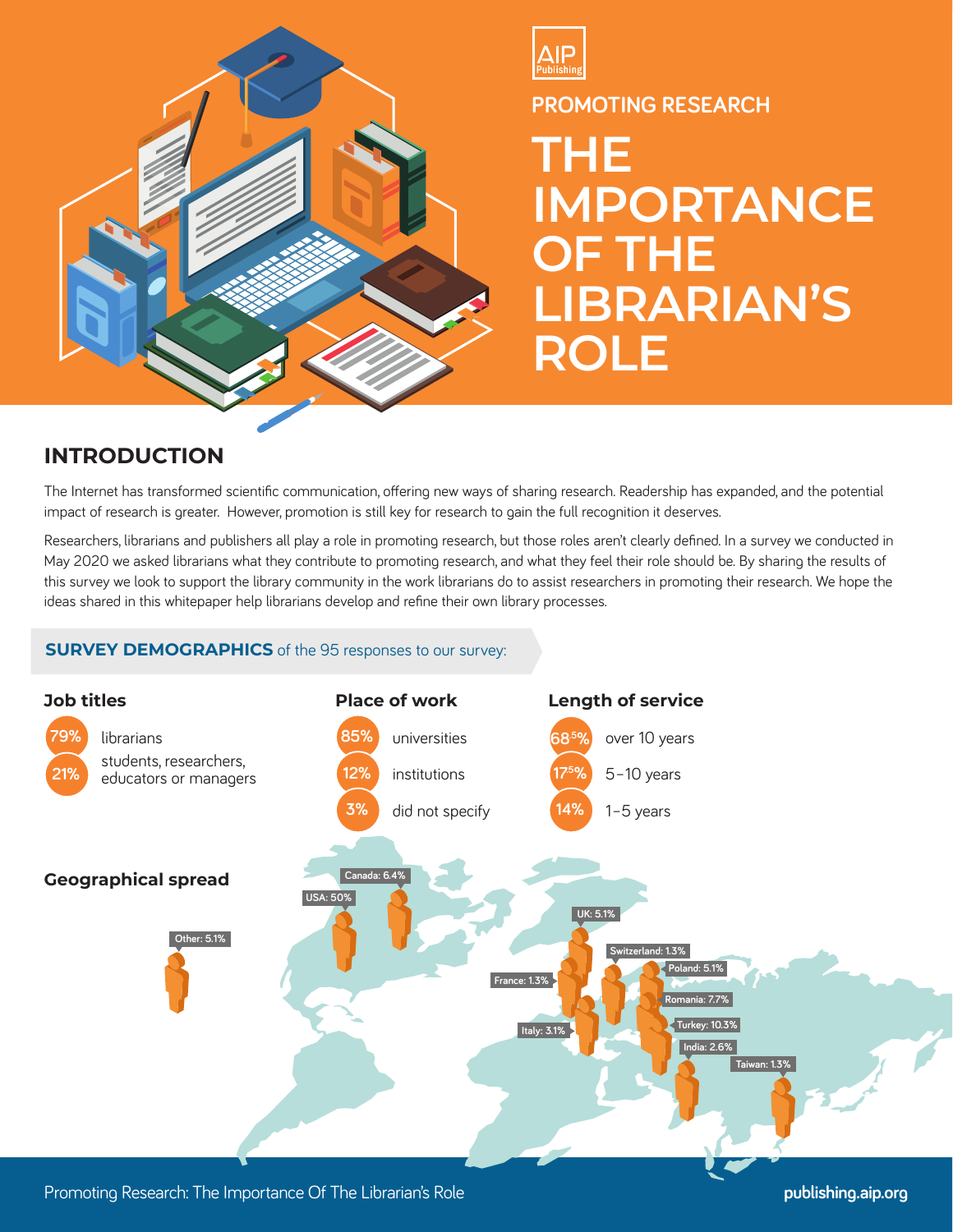# **LIBRARIANS AND PROMOTING RESEARCH**

The librarian's role is constantly changing and expanding - this is a profession which has proven its adaptability over centuries. While continuing their traditional role of curating and providing access to information, librarians are now actively facilitating the learning and research process as well.

**"** Helping researchers achieve their goals is what libraries are all about.**"**

We found that librarians are keenly aware of the benefits of promoting research. Nearly **90%** felt this benefited their libraries and institutions' reputations most of all, but it is also a key factor in validating the library's value **(nearly 80%)**.

What, if any, are the benefits to librarians of helping researchers promote their work? **Other** Researchers have more time to devote to their research<br>and the online the more than the to their research **It develops the role of the embedded librarian It allows the library to prove its value to the institution Well-disseminated research enhances the reputation of the institution and library**

# **WHAT LIBRARIANS ARE DOING TO HELP**

The ways and the extent to which librarians help promote research varies greatly. This depends on the size and the wealth of the institution, as well as the skillsets available. Larger institutions may have specific librarians who lead this work, such as scholarly communications librarians, subject specialists, or librarians focused on research services or research impact. In many libraries there's no designated person, and it is a shared process and responsibility.

Over **80%** of survey respondents' libraries are actively engaged in helping researchers with promotion. Through this survey we found the main reason given for libraries not helping is lack of resources **(44%)**.

**"** As our numbers continue to shrink, activities like promotion are side-lined…our administration does not see it as a priority." Only few libraries (12.5%) feel this isn't their responsibility: "…that generally falls into the researcher's purview. We'll help them get published but it's up to them to promote it.**"**

#### In which of the following areas does your library provide help and advice on promoting published research?

Generally, libraries focus their assistance on: Discoverability **(84%)**, Researcher Profiles **(73%)** and Research Sharing Platforms **(64%)**.

**"** *Every year I prepare a bibliometric report for researchers and departments Using Web of Science, I log the journals they've published in, how many references have been cited, and which publishers they've published with. It's a snapshot of how the department has performed. The scholarly communications librarian promotes the institutional repository, helps faculty upload preprints and does altmetrics to help them promote their work on social media.*

> Librarian for Research Services, Canada, R1 Academic Research Institution

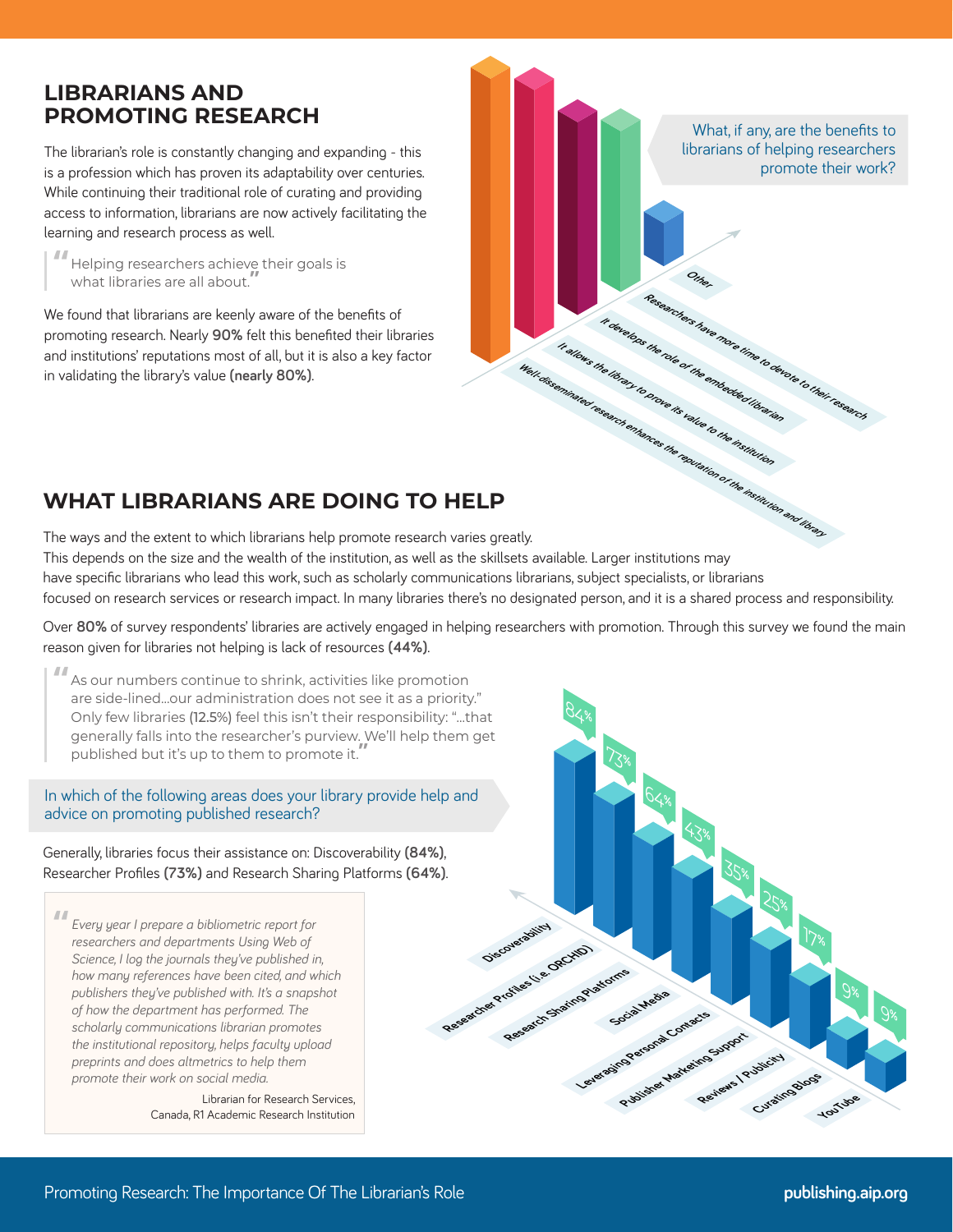These areas are most heavily used by researchers. Some libraries provide help only when faculty request it, and some say faculty don't ask either,

**"**... because they're busy immersed in their research, mentoring grad students, managing labs … promoting their work is not a priority.**"**

However, this represents an opportunity for libraries:

**"** Librarians could do a lot to assist as this is their area of expertise.**"**

# **Repositories**

The most common area where librarians help is with uploading research into an institution's repository. Although this increases discoverability, many researchers don't upload their research, which librarians put down to lack of knowledge or time:

**"** They're all thinking of the next paper they're writing already, although actual uploading only takes less than a minute.**"**

Eminent faculty who publish in highly prestigious journals don't always see this as important, so librarians have to persuade researchers to do this:

**"** They're convinced their research is reaching the people who matter. They think they've done what they need to do.**"**

**"** *The library webpages explain what people have to do for the repositories. Faculty have to visit these pages - I don't know many who do though. The main cause isn't the repository, it's people being too busy, so I have helpers to encourage them. Our institution is wealthy enough for most faculty to have assistants so I encourage them – although they come and go so I have to keep striking up with them.*

> Scholarly Communications Librarian, US, R1 Academic Research Institution

## **Research profiles**

Many of our library responders said they helped researchers with their research presence, whether research profiles such as ORCID **(73%)**, or using research sharing platforms **(64%)**.

**"** Libraries should help with ORCID in order to better support a robust and open research infrastructure and comply with funding and publishing requirements.**"**



# **Social media**

Most libraries are involved with social media, but this is largely to promote the library's resources to its users. It's a lower priority when it comes to assisting researchers **(43%)**, as many younger researchers are more social media savvy and don't need help.

**"** A lot of researchers are doing this anyway within their own circles, and it could even be seen as presumptive for the library to get involved.**"**

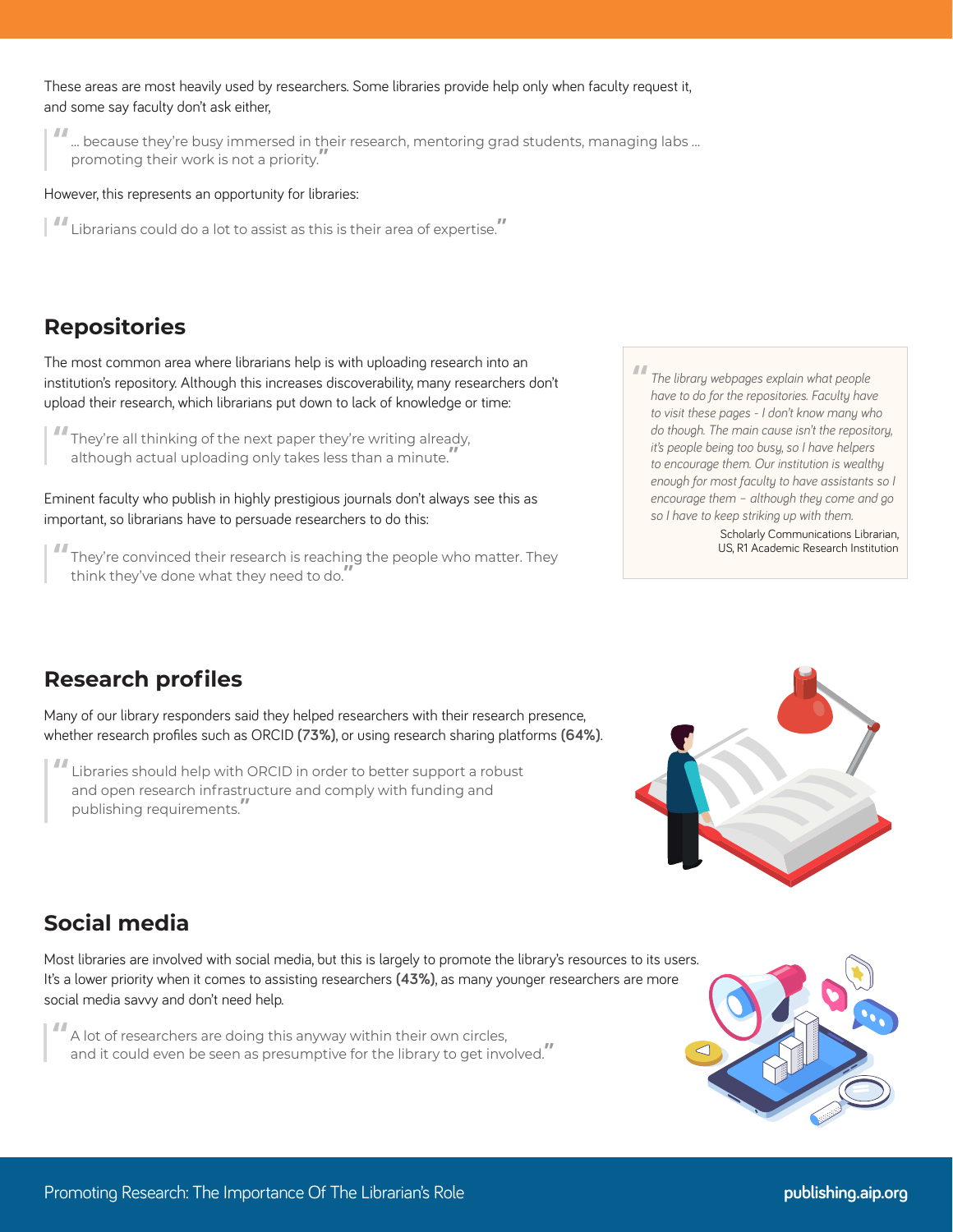# **Soft skills**

Some librarians in our survey felt that researchers would benefit from help with other, softer skills, such as how to engage at conferences.

**"**It's about knowing how to network too – young academics should get training for this.**"**

**"** *One of the best things to do is directly engaging with researchers on "other skills" for promoting research. LinkedIn, Twitter, open platforms – not just Academic.edu and ResearchGate – learning about different methods of engaging with the community. It's about knowing how to engage at conferences, how to network, too – they should get training for this in faculty for young academics. Time is a challenge but librarians are good at engaging well with researchers and this is a good area for them to take on.*

Open Access Policy Librarian, US, R1 Academic Research Institution

41**%**

**They often use our help** 

86.5**%**

72**%**

**Hosting forums/workshops** 

72**%**

**They do not seek any help** 

Guidelines on the divery website<br>Guidelines on the divery website

Lconsultati

Locating Librarians

**Providing access to guides/literature on promoting research**

They expect more heals from us than we are able to offer

28**%**

10**%**

**Other**

62**%**

50**%**

16**%**

5**%**

# **Expectations**

Librarians are also dealing with a range of expectations. Most researchers don't really expect any help **(69%)**, and a considerable number **(26%)** use help or expect more than the library is able to offer.

What are researchers' expectations of how the library can/should help them promote their published research? clip<br>They are aware of years and able but rarely use it

Given the importance of promoting research, librarians have a struggle on their hands convincing researchers that they can help them.

# **How help is delivered**

The methods librarians use to deliver help vary, and many librarians use a combination.

#### How does your library deliver this help?

Individual consultations are seen as the most effective way of helping researchers, although workshops also get good results when they get the attendance. Organizing workshops is hard, as it's difficult to attract interest:

**"** People don't necessarily come to workshops …they would have to offer something new that people want to know about.**"**

#### One way around this is virtual workshops:

**"**It's easier with Zoom to get people together.**"**

Or, prerecording short workshops which are available on demand on a video streaming service – these provide visibility into how many people have engaged with the content.

Providing guidance online is cost-effective, but many librarians pointed out to us that researchers don't actively look for help so this isn't always effective.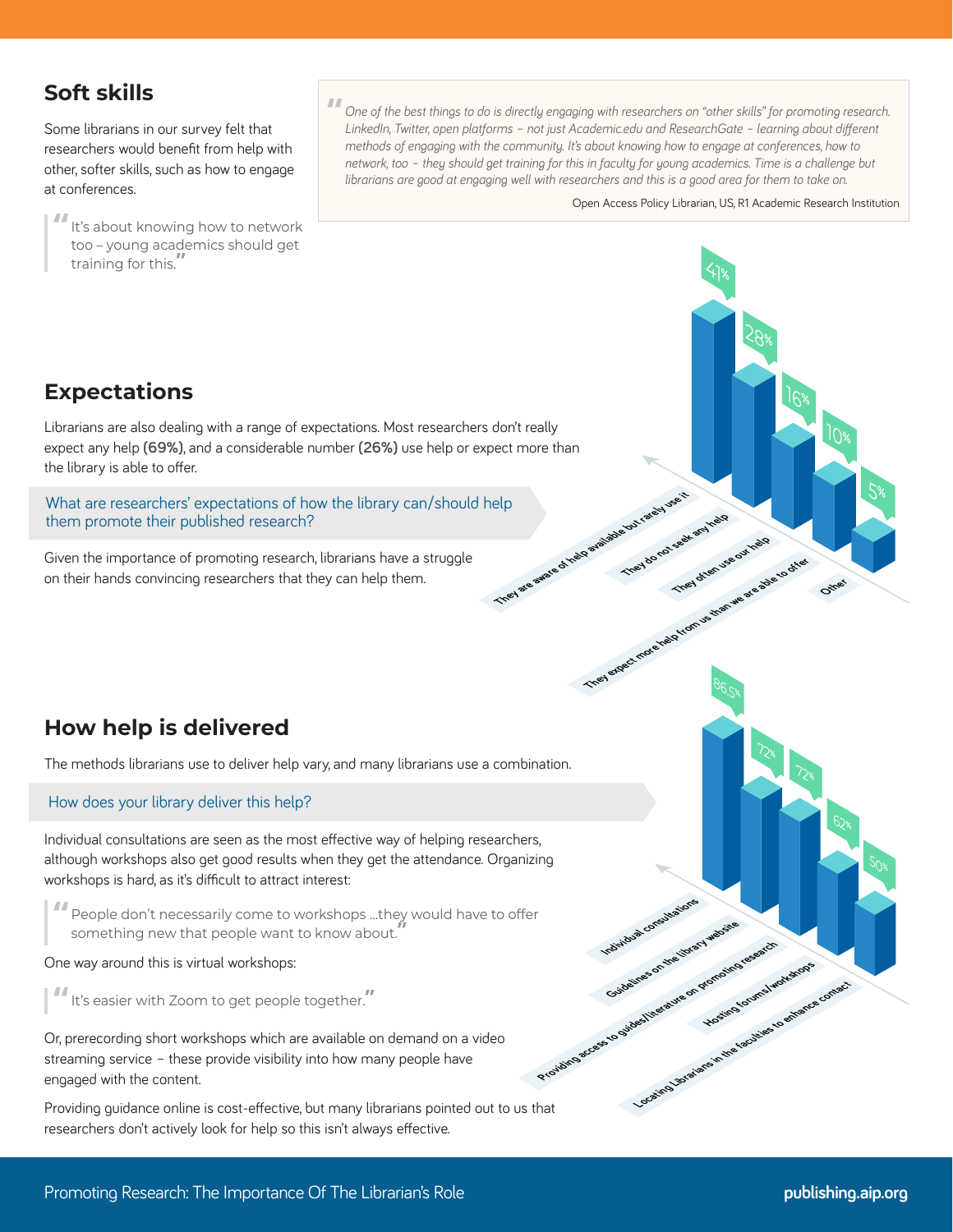# **PROBLEMS ENCOUNTERED**

**"** The main cause is people being too busy.**"**

Helping researchers promote their research isn't easy for librarians, who more than ever are used to doing more with less. Time is the most significant barrier, as well as a general lack of resources:

**"** We would do more if we had the manpower.**"**

Getting faculty's attention is a significant issue.

**"** You have to be invited by faculty if you want to speak to them in a group, you can't reach out.**"**

Researchers are often unaware that help is available, or don't respond when approached by the librarian (unless they're being informed a subscription is about to be cancelled).

**"** The main challenge is researchers not asking for help, we have to reach out to them… library emails are often ignored…response is very low, so I've stopped.**"**

Sometimes reaching out isn't enough, so librarians have to establish the best route to getting their attention, which might take a bit of work initially. Our survey responders offered insight into the costs to them of helping researchers promote their research.

What are the drawbacks, if any, for librarians if they provide this help to researchers?

For the majority **(56%),** their budget is restricted and isn't able to stretch this far. Time is a close second **(46.5%)** – budget cuts mean staff shortages, and **35%** say they're overwhelmed by all kinds of requests for help as it is. Less time for other more important work

However, for **one third** of library responders, helping with promoting research is seen as part of the evolution of their role.

# **HOW LIBRARIANS CAN HELP FURTHER**

Our survey has shown that above all, a proactive approach is necessary. Librarians know that researchers often won't come to them for help, and they have to take the lead.

Ensuring researchers upload their papers into their institutional repositories is the single most effective way that librarians can help. Given a reluctance on the part of some researchers to do this, librarians can reduce resistance by including instructions on their websites, as well as contacting faculty directly. Invariably, a personal touch makes all the difference.

The time spent reaching out to researchers isn't always enough:

**"** We face the attitude that librarians are second-class citizens – I was on faculty before so I'm aware.**"**

Librarians can promote their expertise, but in order to be heard, they need the authority of their institutional leadership behind them. Therefore, it is important to get the Dean, Provost or University Librarian on board:

**"**...otherwise the message won't stick.**"**

34**%**

**Other**

35**%**

45.5**%**

**It serves to alter our role** 

56**%**

Overwheirted by requests for help

Budget does not allow

12.5**%**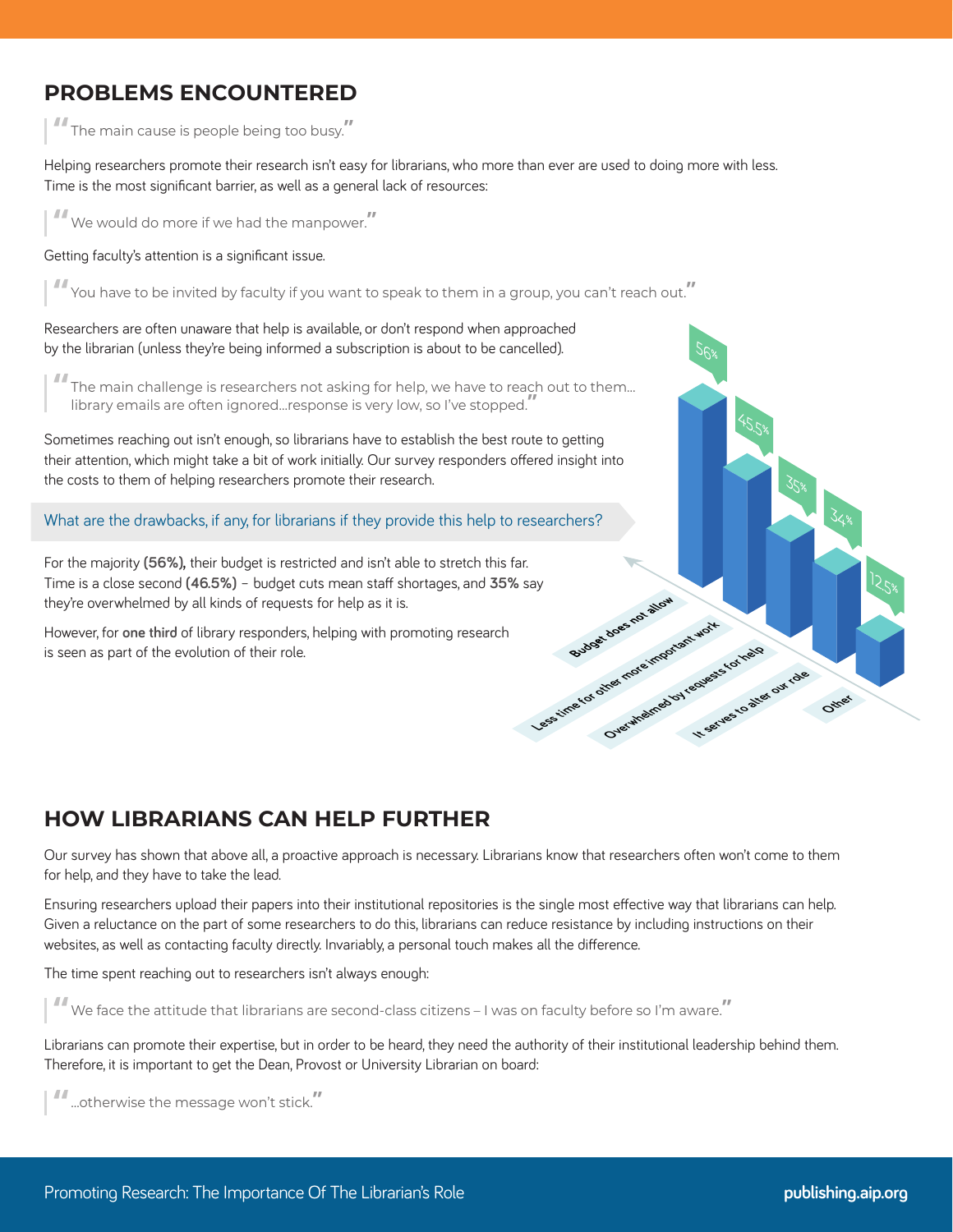# **HOW CAN PUBLISHERS HELP WITH PROMOTING PUBLISHED RESEARCH?**

If researchers don't seek help from the library, **53%** of librarians surveyed indicated that researchers turn to their peers. Only **11%** of librarians said they seek help from publishers.

**44%** of librarians felt publishers should provide more help, although around the same number were unsure how they could do this. But some felt that publishers were in a good position to help:

**"** Publishers have a real role to play here…a greater ability to reach researchers than the library does as researchers pay closer attention to emails coming from somewhere they've published with.**"**

#### **Librarians suggested publishers can help by offering:**

- Training workshops and events
- Collateral for promotion • Auto-depositing papers in repositories
- Guides for librarians on promoting research • Templates at an individual researcher and institution level
	- Tips for promoting research when sending metrics to researchers.

# **GOING FORWARD**

The librarian's role never stands still.

As some tasks become less important due to the introduction of new technologies, new tasks take their place, such as assisting in the research process - including promotion.

Challenges such as lack of budget or manpower are unlikely to go away overnight, so it's a matter of prioritizing scarce resources. Getting the attention of researchers is also a major problem. If librarians don't already do so, it's important to start engaging with them now, particularly younger researchers with whom a relationship can be established from the start. By directing them to library-built resources, such as online workshops, whether live or recorded, researchers will start to understand that librarians can help them, and how.

Librarians can make the most of how publishers can help too. The publisher's role is to validate scientific research, certify it by publishing it, disseminate it on publication and finally preserve it. Keeping the lines of communication with publishers open is key – by reaching out to familiar account managers, librarians can tap into a ready and often willing resource. Publishers can assist with developing guides to promotion, templates, training workshops or tips to pass on to researchers. Whatever it is, they're open to suggestions.

Our survey demonstrates the importance of assisting researchers in promoting their research. Well-disseminated research helps researchers in achieving their goals - this is core to the librarian's role. And everyone benefits, whether researchers, libraries, institutions, or publishers.

Collaboration is at the very heart of promoting research.